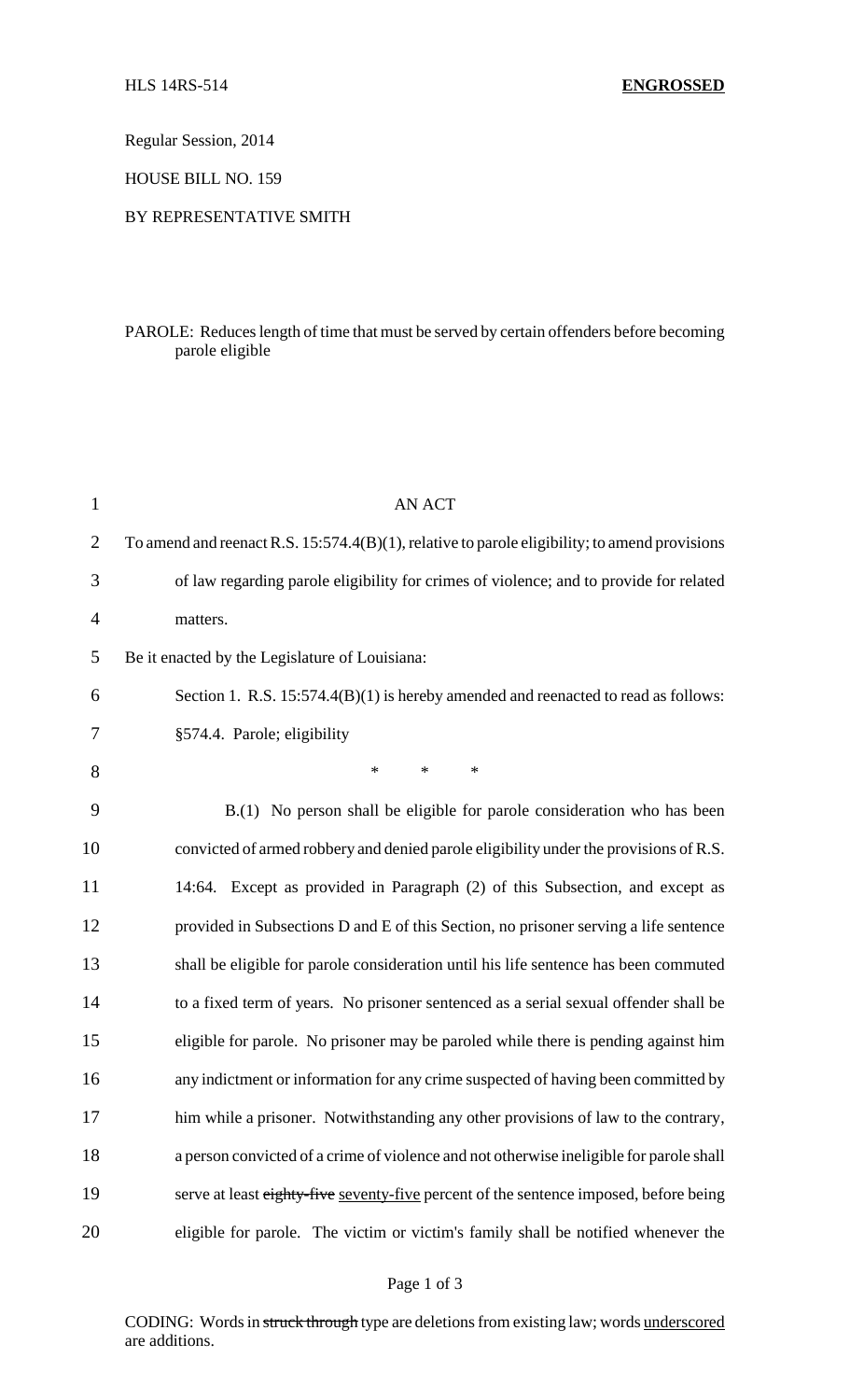| $\mathbf{1}$   | offender is to be released provided that the victim or victim's family has completed |
|----------------|--------------------------------------------------------------------------------------|
| $\overline{2}$ | a Louisiana victim notice and registration form as provided in R.S. 46:1841 et seq., |
| 3              | or has otherwise provided contact information and has indicated to the Department    |
| $\overline{4}$ | of Public Safety and Corrections, Crime Victims Services Bureau, that they desire    |
| 5              | such notification.                                                                   |
| 6              | $*$<br>$*$<br>$\ast$                                                                 |
| 7              | Section 2. The provisions of this Act shall have prospective application only and    |
| 8              | shall only apply to persons convicted on or after the effective date of this Act.    |

### DIGEST

The digest printed below was prepared by House Legislative Services. It constitutes no part of the legislative instrument. The keyword, one-liner, abstract, and digest do not constitute part of the law or proof or indicia of legislative intent. [R.S. 1:13(B) and 24:177(E)]

Smith HB No. 159

**Abstract:** Amends parole eligibility provisions for crimes of violence, reducing the length of time certain offenders must serve before becoming parole eligible from 85% to 75%.

Present law provides for the following listing of crimes designated as crimes of violence: solicitation for murder, first degree murder, second degree murder, manslaughter, aggravated battery, second degree battery, aggravated assault, mingling harmful substances, aggravated rape, forcible rape, simple rape, sexual battery, second degree sexual battery, intentional exposure to AIDS virus, aggravated kidnapping, second degree kidnapping, simple kidnapping, aggravated arson, aggravated criminal damage to property, aggravated burglary, armed robbery, first degree robbery, simple robbery, purse snatching, extortion, assault by drive-by shooting, aggravated crime against nature, carjacking, illegal use of weapons or dangerous instrumentalities, terrorism, aggravated incest, aggravated second degree battery, aggravated assault upon a peace officer with a firearm, aggravated assault with a firearm, armed robbery, use of firearm, second degree robbery, disarming of a peace officer, stalking, second degree cruelty to juveniles, aggravated flight from an officer, battery of a police officer, trafficking of children for sexual purposes, human trafficking, and home invasion.

# Proposed law retains present law.

Present law provides that a person convicted of a crime of violence and not otherwise ineligible for parole shall serve at least 85% of the sentence imposed before being eligible for parole.

Proposed law changes present law to provide that a person convicted of a crime of violence not otherwise ineligible for parole shall serve 75% of the sentence imposed before being eligible for parole.

(Amends R.S. 15:574.4(B)(1))